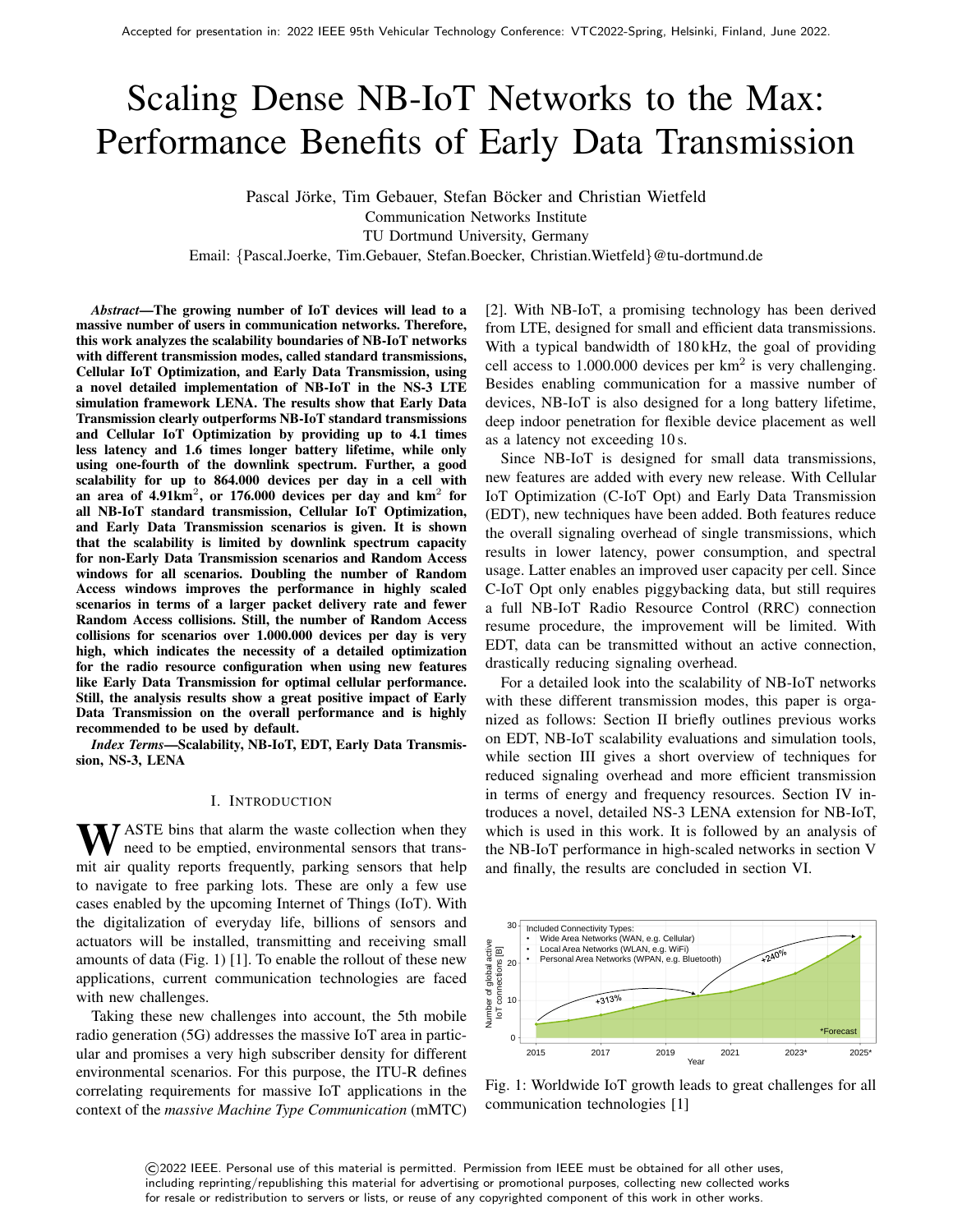# II. RELATED WORK

As one of NB-IoT Release 15 main features, EDT was first proposed by Ericsson in [3] and later evaluated by [4] using an analytic framework. While the impact on the individual device performance is addressed, the results miss an analysis of network performance in future high-scaled IoT networks, which is discussed in this proposed work. Since EDT is a new feature, work related to EDT is very limited for now. Other related works address the scalability of NB-IoT networks, but are limited to the initial 3GPP Release 13.

In [5], the authors analyzed the performance of enhanced Machine Type Communication (eMTC) and NB-IoT in smart city applications, especially in the context of battery lifetime and power-saving features. Further [6] compares NB-IoT in anchor and non-anchor mode with eMTC for high connection density scenarios. [7] extensively compares NB-IoTs user performance to other Low Power Wide Area Network (LPWAN) technologies like LoRaWAN, but does not take scalability into account. To analyse this, multiple attempts are present in the context of existing NB-IoT implementation for NS-3 LENA. First, there is an NB-IoT implementation draft linked to the official NS-3 repository at [8], but it does not go beyond the implementation of broadcast signals such as MIB-NB and SIB1-NB. Next, a relatively high-level approach for evaluating NB-IoTs energy consumption was implemented in [9]. A working Random Access (RA) implementation was evaluated in [10]. Although this work calculates the RA windows correctly, it does not consider the transmitted System Information Block 2 - Narrowband (SIB2-NB) and does not allow flexible configuration of the User Equipment (UE) Medium Access Control (MAC) layer. Further, the selected parameter set is not referenced or explained.

In the subsequent attempt [11], the authors implemented basic Narrowband Internet of Things (NB-IoT) scheduling capabilities into the evolved Node B (eNB) MAC layer, including Narrowband Physical Downlink Control Channel (NPDCCH), Narrowband Physical Downlink Shared Channel (NPDSCH), and Narrowband Physical Uplink Shared Channel (NPUSCH). It is essential to mention that this scheduling only logs its results and does not actually coordinate the transmission between the simulated devices.

#### III. FUNDAMENTALS OF NB-IOT

With 3GPP Release 13, NB-IoT has been introduced as a promising cellular IoT solution. With new power-saving techniques, such as extended Discontinuous Reception (eDRX) and Power Saving Mode (PSM) as well as small data transmission optimizations (Cellular-IoT Optimization, C-IoT Opt), NB-IoT is designed to enable cellular connections to batterypowered IoT devices. For flexible device placement, even in basements, NB-IoT also integrates coverage improvements. Besides a small transmission bandwidth, Coverage Enhancement (CE) is provided by using up to 2048 transmission repetitions for an indoor and deep indoor coverage [12] (ref. Fig. 2). While these repetitions enable a Maximum Coupling Loss of 164 dB, repetitions are redundant data and lower the overall network capacity as well as the device's energy efficiency [13]. Therefore, NB-IoT includes features for a reduced signaling overhead detailed in the following sections.



Fig. 2: Coverage Extension of NB-IoT enables an MCL of 164 dB

## *A. Control Plane C-IoT EPS Optimization*

In standard NB-IoT transmissions, a connection on the RRC layer has to be established, before user data can be transmitted (Fig. 3a). While this RRC Connection Resume procedure remains mandatory, with Control Plane C-IoT Optimization data can be piggybacked as a Non-Access Stratum (NAS) dedicated information transfer in the RRCConnectionSetup message (Msg4) in DL direction and the RRCConnectionSetupComplete message (Msg5) in UL direction [14]. In Fig. 3b it is shown that in this case a CoAP PUT uplink message with its mandatory NPDCCH message for the Downlink Control Information (DCI) transmission is included in Msg5 and thus reduces the overall number of messages.

#### *B. Early Data Transmission*

In Release 15, a new transmission mode is introduced. With Early Data Transmission (EDT), data now can be piggybacked on Msg3. While Msg3 was originally the RRC-ConnectionResumeRequenst message, the UE transmits an EarlyDataRequest message as a Msg3 in EDT, which includes the piggybacked user data and can be as large as 1000 bits [15]. After a successful reception by the base station / evolved Node B (eNB), the Random Access (RA) procedure is terminated with an EarlyDataComplete message, which again can carry DL user data, such as an application acknowledgment, and therefore drastically decreases the message overhead of a user data transmission (Fig. 3c). When the eNB rejects the EarlyDataRequest message, the UE falls back to the standard RRC Connection Resume procedure, is moved to connected mode, and then transmits its user data.

#### *C. Random Access Procedure*

While most NB-IoT signaling is scheduled and therefore collision-free, all devices have to send a Random Access preamble at first in predefined Random Access windows in the Narrowband Physical Random Access Channel (NPRACH). In NB-IoT, for each CE class, distinct Random Access windows are defined, considering different channel conditions of end devices. For this work, the network configuration, including the Random Access configuration, is derived from live NB-IoT networks in Dortmund, Germany, using an Ettus USRP B210 SDR with srsRAN [16] and is given in Table I.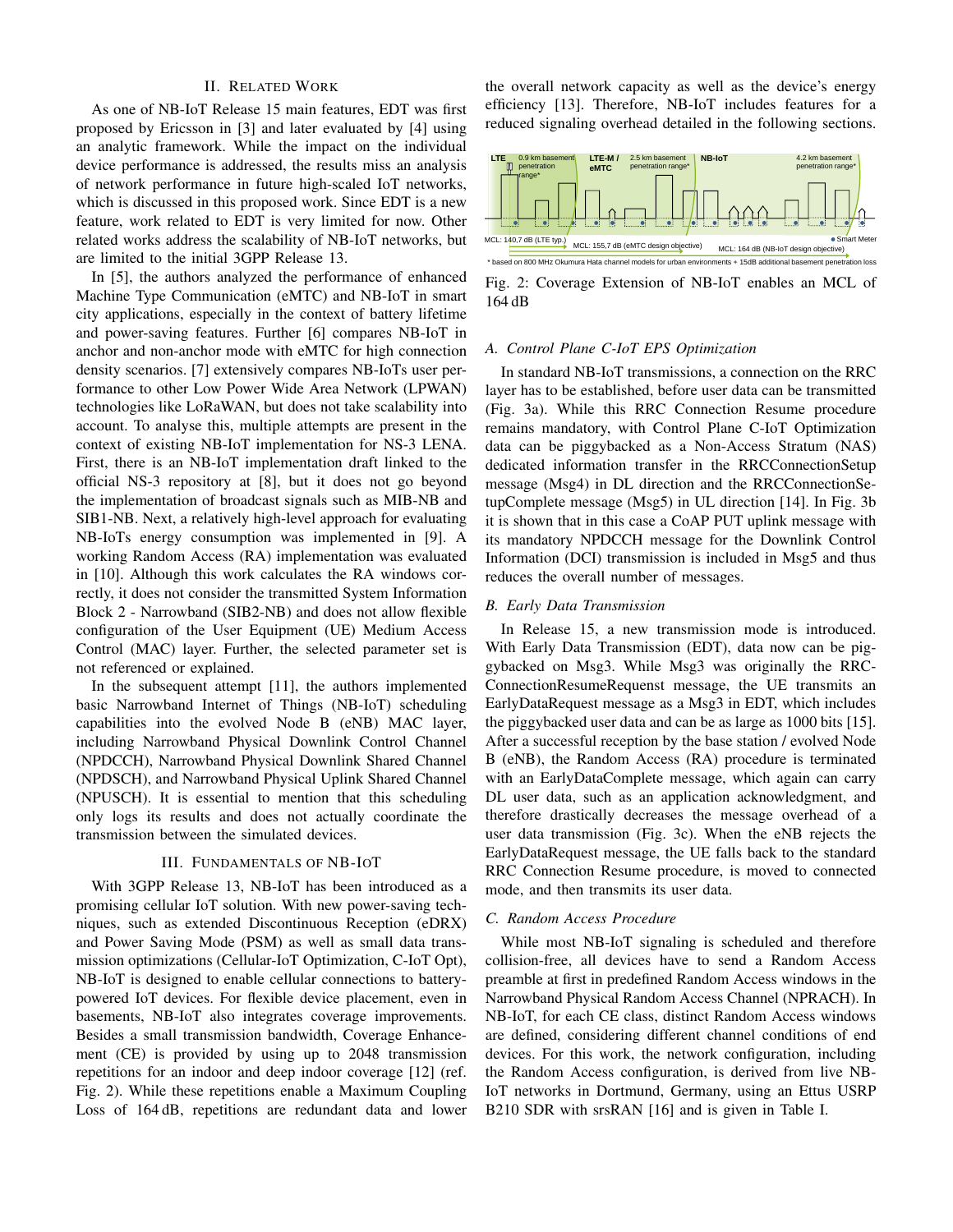

 $\overline{ }$ **NPUSCH** NPDCCH  $\overline{a}$ Fig. 3: Control message overhead for different types of NB-IoT data transmissions

| Parameter                 | CE <sub>0</sub> | CE <sub>1</sub> | CE <sub>2</sub> |                                                          |
|---------------------------|-----------------|-----------------|-----------------|----------------------------------------------------------|
| rsrp-Thresholds-          |                 | $-116$ dBm      | $-128$ dBm      | NPRACH CEO                                               |
| PrachInfoList-r13         |                 |                 |                 |                                                          |
| nprach-Periodicity-r13    | ms320           | ms640           | ms2560          | NPRACH CE1                                               |
| nprach-StartTime-r13      | ms256           | ms256           | ms256           | 180 kHz<br>640 ms                                        |
| nprach-SubcarrierOffset-  | n36             | n24             | n12             | <b>NPRACH CE2</b>                                        |
| r13                       |                 |                 |                 | 2560 ms                                                  |
| nprach-NumSubcarriers-r13 | n12             | n12             | n12             | 4.5% Uplink spectrum preoccup                            |
| nprach-SubcarrierMSG3-    | twoThird        | twoThird        | twoThird        |                                                          |
| RangeStart-r13            |                 |                 |                 | Fig. 4: Allocated NB-IoT uplink spectru                  |
| maxNumPreambleAttempt-    | n10             | n10             | n10             |                                                          |
| $CE-r13$                  |                 |                 |                 |                                                          |
| numRepetitionsPer-        | n1              | n8              | n32             |                                                          |
| PreambleAttempt-r13       |                 |                 |                 | • Additional System Information (SI) messages            |
| npdcch-NumRepetitions-    | r8              | r64             | r512            | These broadcast messages allocate approx. 3              |
| $RA-13$                   |                 |                 |                 |                                                          |
| npdcch-StartSF-CSS-RA-    | v2              | v1dot5          | v4              | downlink spectrum without any data transmissi            |
| r13                       |                 |                 |                 | only 70% for control information and data transi         |
| npdcch-Offset-RA-r13      | zero            | zero            | zero            | Compared to the $\Lambda$ 5% allocated spectrum in III d |

TABLE I: NB-IoT Radio Resource Configuration derived from public NB-IoT network

The NB-IoT Radio Resource configuration has to be wellbalanced between RA windows and available spectrum for uplink data transmissions. An insufficient number of RA windows leads to high congestion in the remaining RA occasions, ending in many collisions and only a few successful devices being able to resume their RRC connection and transmit data. In this case, the RA windows are overloaded, while the rest of the available spectrum is unused. On the other hand, an oversized RA allocates more spectrum, which then is unavailable for data transmissions, but may be unused. Additionally, in highly scaled networks too many devices will establish a connection to the network and will overload the available downlink (DL) and uplink (UL) spectrum. Using the configuration in Table I, 4.5% of the uplink spectrum is allocated to RA windows and is therefore not available for scheduled data transmissions (Fig. 4). Later the results will show if this configuration is sufficient. pnach Periodicity<sup>-173</sup> ms320<br> **pnach Periodicity**<sup>-173</sup> ms256 ms256 ms256 ms256 ms256 ms256 ms256 ms256 ms256 ms256 ms256 ms256 ms256 ms256 ms256 ms256 ms256 ms256 ms256 ms256 ms256 ms256 ms256 ms256 ms256 ms256 ms256 ms

Besides the RA in UL, in the DL spectrum, broadcasts allocate spectrum as well, which is not available for DL transmissions. In NB-IoT networks, the following signals need to be considered:

- Narrowband Primary Synchronization Signal (NPSS)
- Narrowband Secondary Synchronization Signal (NSSS)
- Master Information Block (MIB)
- 



Fig. 4: Allocated NB-IoT uplink spectrum

#### • Additional System Information (SI) messages

These broadcast messages allocate approx. 30% of the downlink spectrum without any data transmission, leaving only 70% for control information and data transfer (Fig. 5). Compared to the 4.5% allocated spectrum in UL direction, the downlink can be considered a bottleneck in terms of spectrum. Therefore, this work will focus on spectrum usage in DL direction.



Fig. 5: Allocated NB-IoT downlink spectrum

# IV. INTRODUCING NS-3 LENA-NB

To perform a fine-grained scalability analysis of NB-IoT and its signaling features, we implemented an NB-IoT simulator based on the NS-3 LTE framework LENA. Due to the official NS-3 implementation of NB-IoT, having only the MIB-NB and SIB1-NB on the eNB side implemented yet, LENA-NB was completely new implemented using LENA as a base. Fig. 6 gives an overview of the different modifications made for LENA-NB. First, the adapted transmission of control information of the MIB-NB and the SIB-NBs were implemented, making it possible to simulate the acquisition of NB-IoTspecific control information and the decision process at the UE. Especially the SIB2-NB is of great importance since it carries the Radio Resource configurations (ref. Tab. I) of the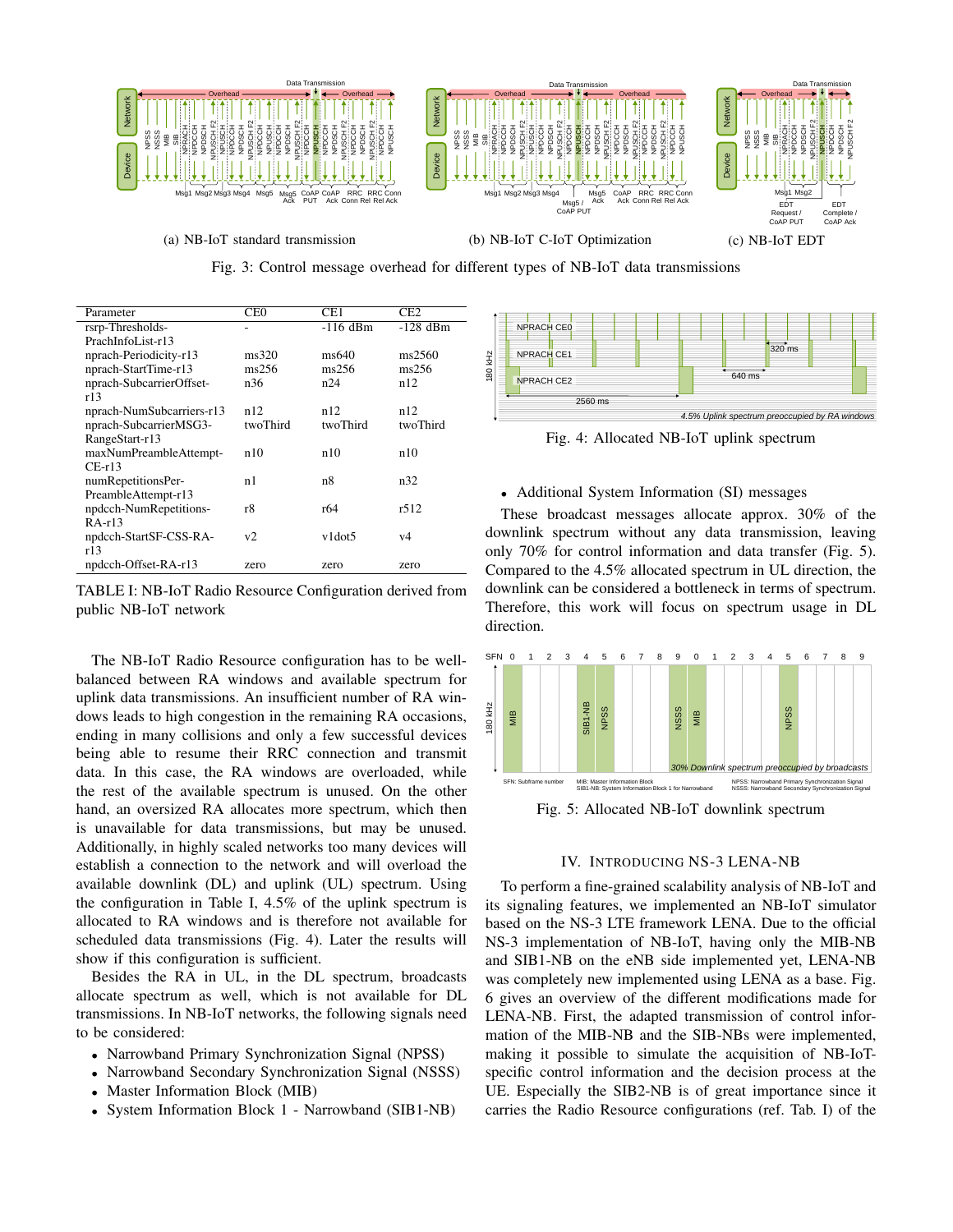individual CE levels and EDT parameters. The simulated UE then calculates its corresponding CE level based on the received SIB2-NB and the measured Reference Signal Received Power (RSRP). Furthermore, a detailed random access procedure was implemented. The simulated UE uses the previously determined information to perform correct random access at the right random access occasion. The eNB was extended to recognize the CE level of the UE based on the selected random access parameters and to perform collision detection. At the moment, we assume that the collisions end in destructive interference and that none of the colliding UEs completes the random access successfully. Another major part of LENA-NB involves a proper NB-IoT cross-subframe scheduler, which has been newly implemented. Due to the low-cost devices in NB-IoT, certain intervals must be maintained between, for example, UL and DL messages to give the UE enough time to switch the transceiver. Accordingly, an NB-IoT scheduler must schedule across multiple subframes and not just on a subframe basis. Furthermore, NB-IoT uses so-called search spaces where the UE listens for scheduling information. The implemented scheduler further uses an empirical modulation and coding scheme to use the best possible transmission configuration, e.g., subframes, Transport Block Size (TBS), repetitions, for downlink and uplink transmissions.



Fig. 6: Overview over the different modifications made in LENA for LENA-NB

A detailed energy model has been implemented in LENA-NB to simulate and analyze the much-discussed energy consumption of NB-IoT devices. For this purpose, the functionality of the simulated NB-IoT devices was first extended to include the connection resume procedure together with the eDRX and PSM modes, into which the UE also dynamically switches. With empirically measured values of the individual power states, LENA-NB can thus also simulate the energy consumption most accurately. Furthermore, the features C-IoT- Opt and EDT presented in section III were implemented to enable a scalability analysis of the upcoming NB-IoT releases.

Finally, LENA-NB contains many profiler optimizations to simulate large numbers of UEs with NS-3 LENA, which is limited to a few devices and short simulation times.

The source code to LENA-NB is available in [17].

# V. EVALUATION AND RESULTS

With growing numbers of IoT devices, the communication networks face the challenges of highly scaled networks. For a detailed scalability analysis, we defined different scenarios with growing numbers of devices in different coverage conditions. All simulations are performed in NB-IoT networks with a diameter of 2.5 km, which is the average cell size in the city of Dortmund, Germany and is derived from the Dortmund mobile radio register [18]. Table II lists all relevant simulation parameters.

| Parameter                    | Value              |
|------------------------------|--------------------|
| Simulation time              | $15 \text{ min}$   |
| Cell diameter                | $2.5 \mathrm{km}$  |
| Cell area                    | $4.91 \text{km}^2$ |
| Channel Model                | Winner+ (UMaNLOS)  |
| Base station height          | 50 <sub>m</sub>    |
| Device height                | 1.5 <sub>m</sub>   |
| UDP data size (UL direction) | 49 Bytes           |
| Transmission interval        | 24 hours           |

TABLE II: NS-3 LENA-NB simulation parameters

While the payload data size is considered fix with 49 Bytes at UDP layer (32 Bytes 5G mMTC payload + 4 Bytes CoAP header + 13 Bytes DTLS header), the devices are distributed equally over three different coverage conditions: 1/3 of all devices are considered to be placed outdoors, while 1/3 are indoor and 1/3 are deep indoor (basement) devices. In respect of indoor and deep indoor placement, the device's path loss is supplemented with additional building entry losses (15.4 dB for indoor and 20.9 dB for deep indoor), which are derived from [19]. Note that a payload data size, which exceeds the 1000 bits TBS limit, leads to a fallback to standard transmissions or C-IoT-Opt, and thus EDT will not be used.

For all scenarios, 15 minutes of simulation time are simulated, but only the intermediate 5 minutes are evaluated in the following. The first 5 minutes produce no significant results, since devices at the beginning are scheduled in an empty cell and experience very good transmission conditions. After 5 minutes, new devices will find ongoing transmissions of previous devices, which enables a more realistic situation and produces significant results. Since devices that have started transmissions within the intermediate 5 minutes of the simulation may not complete their transmissions in this intermediate time slot, additional 5 minutes are simulated with more new transmissions to keep the channels busy and letting the intermediate devices complete their transmissions.

In our simulations scenarios with different number of devices are simulated, ranging from 9 to 18.000 devices per cell within the 15 minutes simulation time, which results in a total of 864 devices per cell on a daily base in small scenarios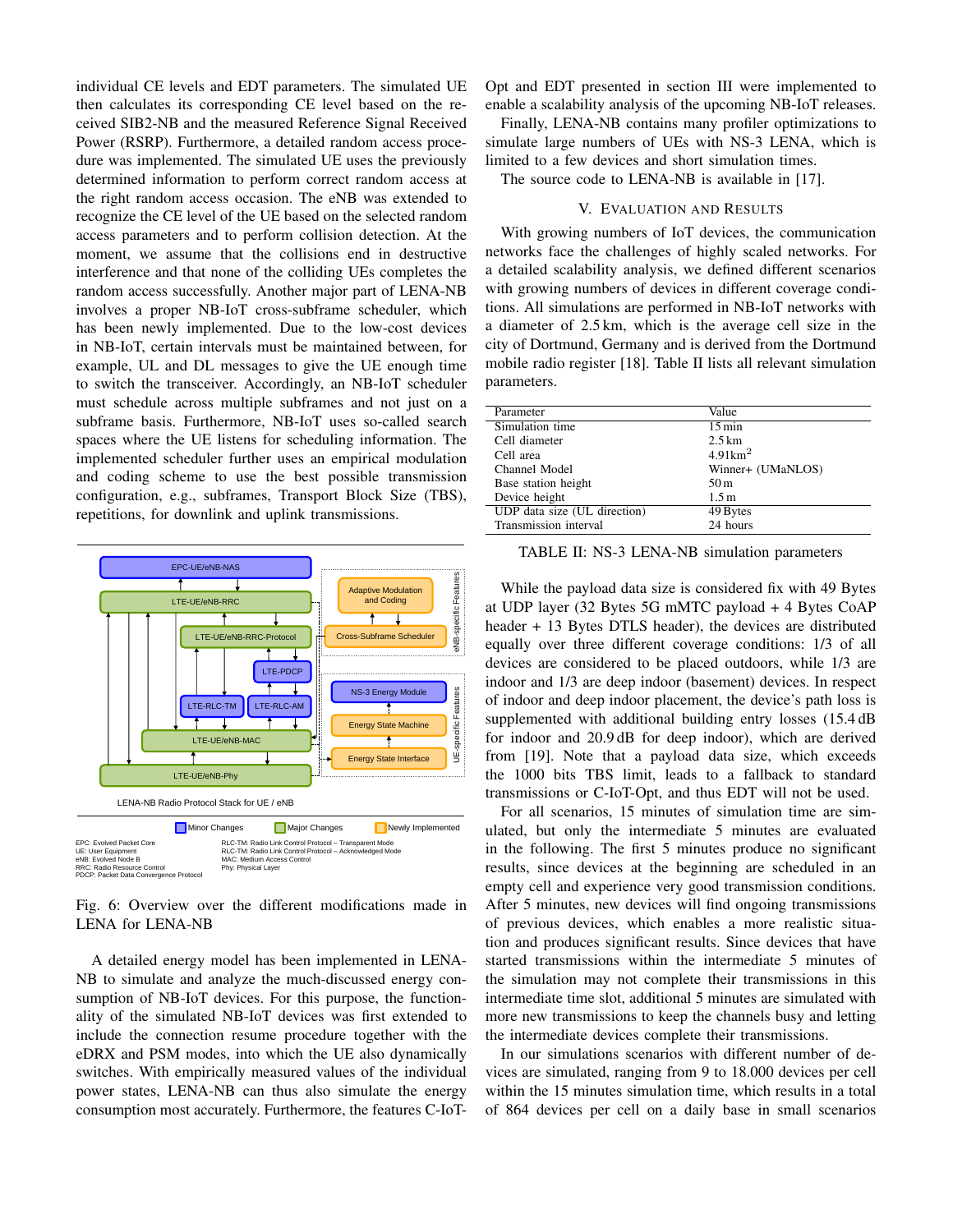

(a) Latency and Packet Delivery Rate using standard RA windows





(c) Energy consumption and battery life using standard RA windows (d) Energy consumption and battery life using doubled RA windows

Fig. 7: User performance of NB-IoT transmissions

to 1.728.000 devices per cell in the largest scenario. With randomly distributed transmission start times, each scenario size and configuration is simulated up to 15 times with different seeds.

## *A. User-relevant Performance Results*

Fig. 7a shows the results for the average end to end latency and Packet Delivery Rate (PDR) results using the NB-IoT Radio Resource configuration given in Tab. I, which is called from now on Standard RA windows, as defined in Fig. 4. For configurations without EDT, an increasing latency can be noted starting at approx. 9.000 devices per cell. Since all devices use the same shared channels, one device needs to wait for other devices to pause or finish their transmissions, before it can be scheduled. Since the signalling overhead for devices without C-IoT Opt and EDT is larger (ref. Fig. 3), the latency for these devices rises faster than for other configurations, since more messages occupy more spectrum. While C-IoT Opt can only slightly lower the average latency, EDT clearly outperforms all other configurations with an up to 4.1 times lower latency. In high user density scenarios, the results show a minor drop in PDR just below 1.000.000 devices for scenarios without EDT and a major drop for the 1.7 mio devices scenarios for all configurations. The PDR results show, that the scalability in the given configurations is limited to approx. 500.000 devices for non-EDT scenarios and approx. 1.000.000 devices in EDT scenarios, limited by spectral ressources. Taking the different control message overhead of these configurations into account (ref. Fig. 3), these results clearly meet the authors expectations.

Besides latency, the power consumption is simulated as well and is presented in Fig. 7c. While latency experiences a rather steep rise, the overall power consumption increases as well, but much less steep. When devices have to wait for their turn to be scheduled, they can remain in a low power mode to save energy. The overall high power states, especially when transmitting data in uplink direction, remain the same in amount and length, independent on the number of devices. Using a linear battery model and a 5 Wh battery, the estimated battery lifetime is presented in Fig. 7c as well. In most NB-IoT use cases latency is unimportant, since NB-IoT is usually not used for real-time applications. But power consumption and battery lifetime are significant for those use cases that use batteries as an energy source. Comparing the results of the different configurations, EDT clearly outperforms non-EDT configurations with 1.6 times the battery lifetime. From a userview, EDT is highly recommended for an overall better NB-IoT performance.

# *B. Cell-relevant Performance Results*

While the latency in Fig. 7a rises for all scenarios up to approx. 1.000.000 devices, the latency for non-EDT cells with 1.728.000 devices does not increase further, which indicates a cell capacity overload. The results of the PDR (ref. Fig. 7a)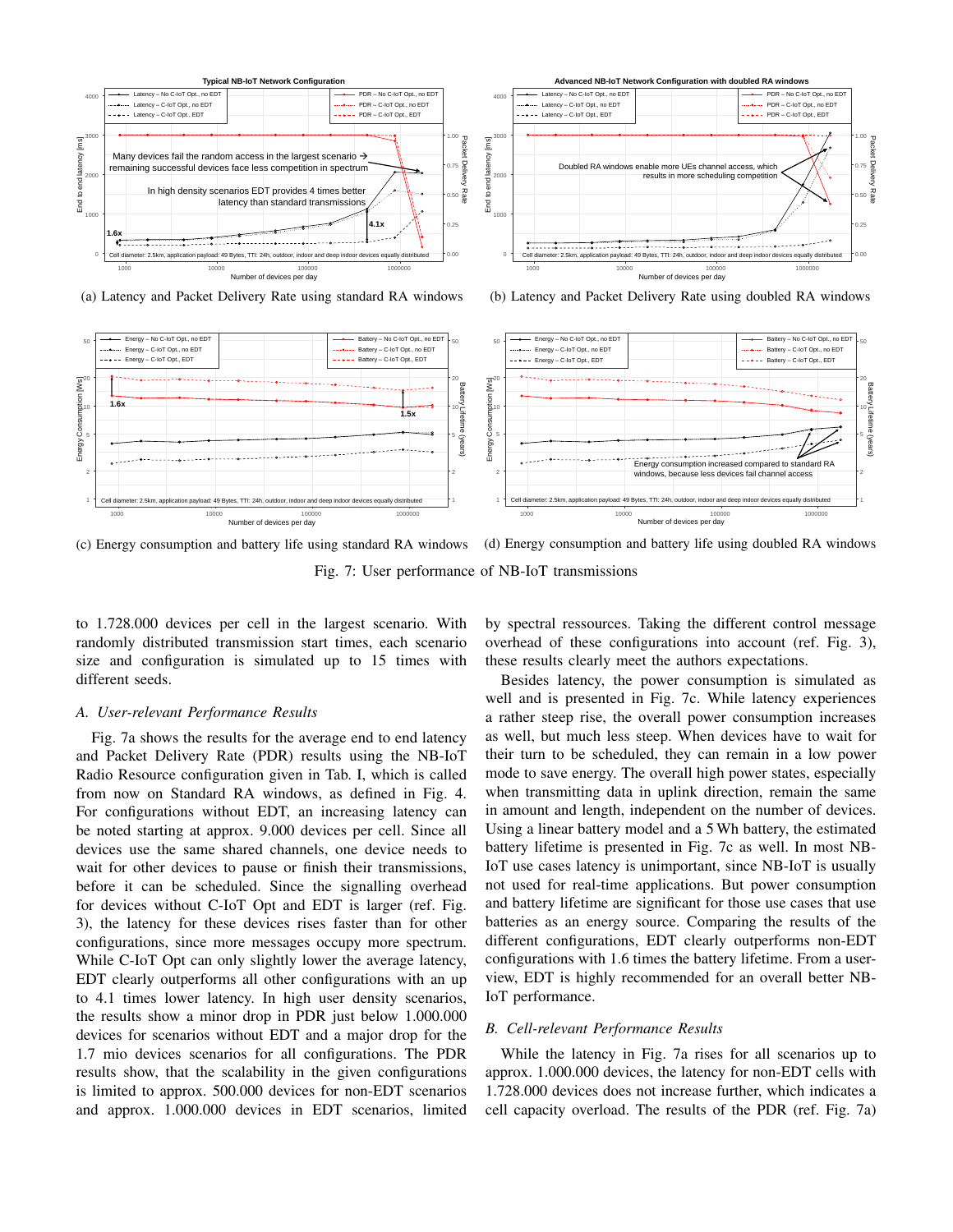

(a) Downlink spectrum usage using standard RA windows

(b) Downlink spectrum usage using doubled RA windows



(c) Random Access collisions using standard RA windows

(d) Random Access collisions using doubled RA windows

Fig. 8: Spectrum usage of NB-IoT tranmissions

confirm, that devices in the largest scenario experience massive packet drops. In the next step, we evaluated the spectrum usage in the downlink direction (Fig. 8a).

As described in section III-C the DL broadcast messages already occupy 30% of the downlink spectrum, which is not available for user data. In addition, the increasing number of devices in the simulated scenarios results in increasing spectrum usage. Since devices without C-IoT Opt and EDT provide the most signaling overhead, these scenarios also result in the highest spectrum usage of up to 90%. Note that a 100% spectrum usage is not possible, since timing offsets for device scheduling are limited to predefined values. Again, the results meet the expectations, since spectrum usage decreases with C-IoT Opt by 14% and with EDT by 73%, which indicates the massive spectral efficiency improvement possible with EDT. While transmitting the same user data, EDT uses only 1/4 of the DL spectrum. Although much DL spectrum is still available in the EDT high-density scenarios, the PDR drops in EDT scenarios with 1.728.000 devices as well as with other configurations. While the DL spectrum is the bottleneck for scalability of NB-IoT standard transmissions and NB-IoT C-IoT Opt transmissions, the reason for EDT packet drops can be found in the number of RA collisions (Fig. 8c). Since all scenarios rely on the same NPRACH configuration, the results for the RA collisions are mostly equally for standard transmissions, C-IoT Opt and EDT. Still, the results show a massive increase of RA collisions in the largest scenarios, which indicates overloaded RA windows, refusing most devices successful cell access.

To verify the RA windows as a bottleneck, the Radio Resource Configuration from Table I has been modified to double the number of RA windows. In Fig. 7b, the latency in the largest scenarios is now much higher, since more UEs perform successful channel access and therefore increase the scheduling competition in the DL spectrum. It can be noted, that the PDR is clearly increased with doubled RA windows, meaning that more devices can transmit their data successfully. Still, the PDR is low, which still indicates an overloaded spectrum. Taking the spectrum usage into account (Fig. 8b), it is confirmed that the DL spectrum is overloaded by the number of UEs. Although the number of RA windows has been doubled, the number of RA collisions in the largest scenario is still very high: Each collision of RA preambles leads to retransmissions of these preambles, which occupy more spectrum and increase the probability of RA collisions even more. Though, the number of RA collisions in scenarios just below 1.000.000 devices has been reduced by a factor of 2.4, which is a significant improvement.

All in all, the simulation results show good scalability up to 864.000 devices in a cell with an area of 4.91km<sup>2</sup> , or 176.000 devices per km<sup>2</sup> for all NB-IoT standard, C-IoT Opt and EDT scenarios. While the standard and C-IoT Opt scenarios are limited by RA windows and available DL spectrum, EDT is only limited by the RA windows in the largest scenarios.